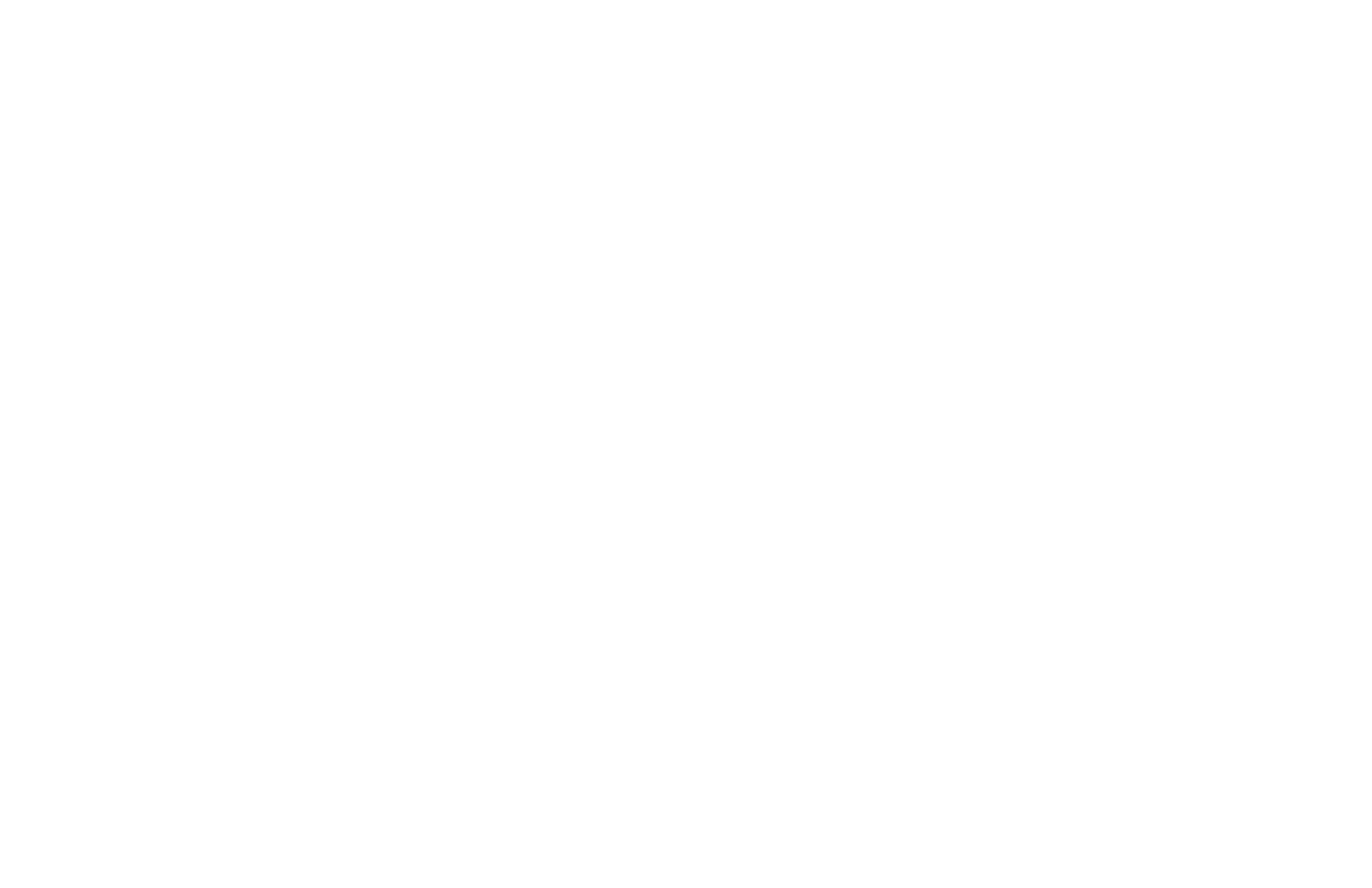## Notes:

These instructions were written for a North American specification Audi RS3. Other models, like the Audi S3 and VW Golf R, are similar.

When disassembling the car, be sure to keep all fasteners so they can be reused. It is recommended that you get some kind of compartmented tray to organize the fasteners, such as a fishing tackle box or several large ice cube trays. Fasteners that are not reused for reinstallation are noted in the instructions. All directions used in this manual (right, left, front, etc.) are based on if you were sitting in the drivers seat of the car.

These instructions assume that you have basic mechanical skills and several varieties of the tools in order to install the kit. If you have any questions about the install, feel free to contact your APR representative.



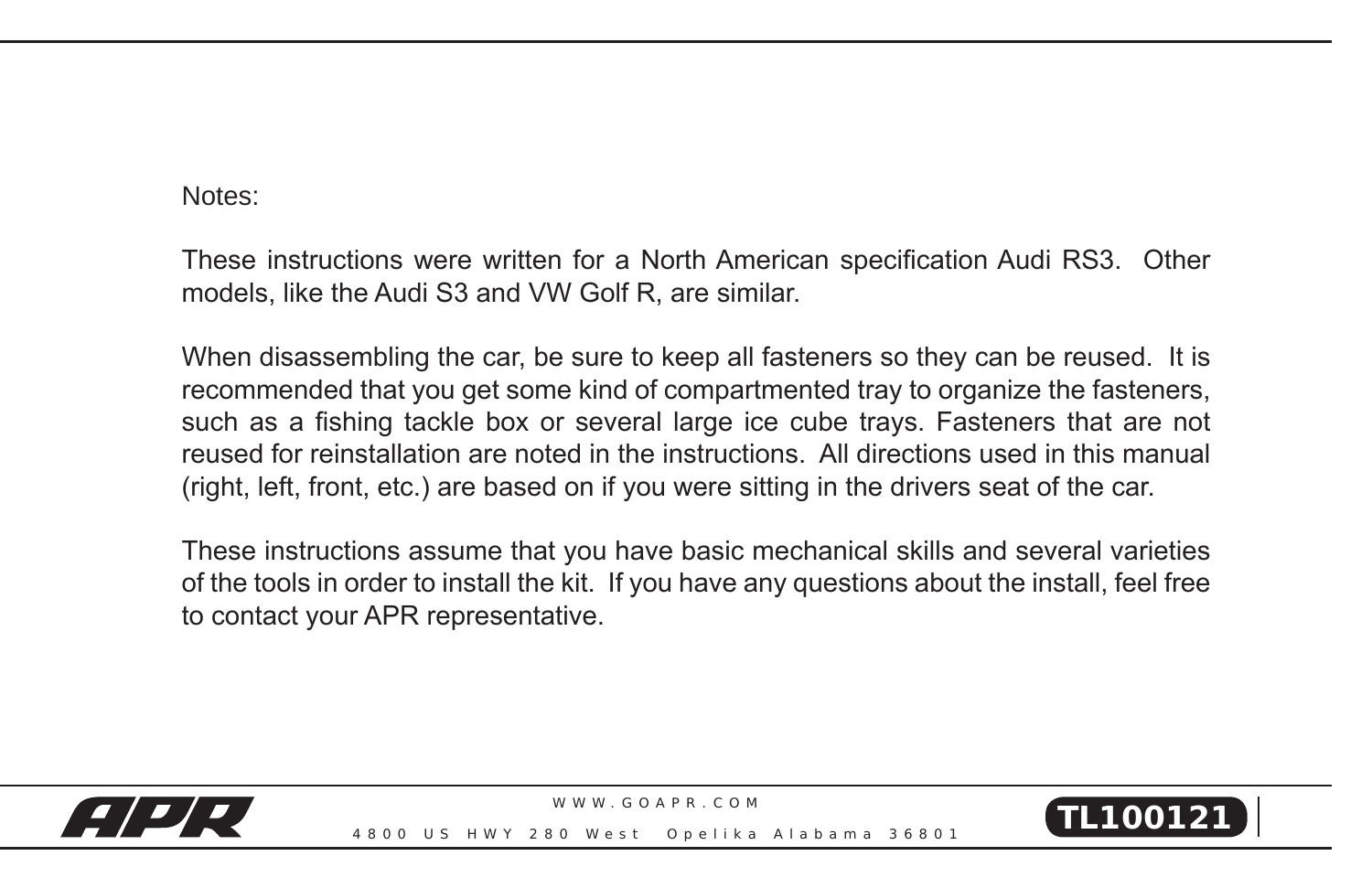

1) Securely lift vehicle. If a vehicle lift is not used, secure the vehicle with jack stands.

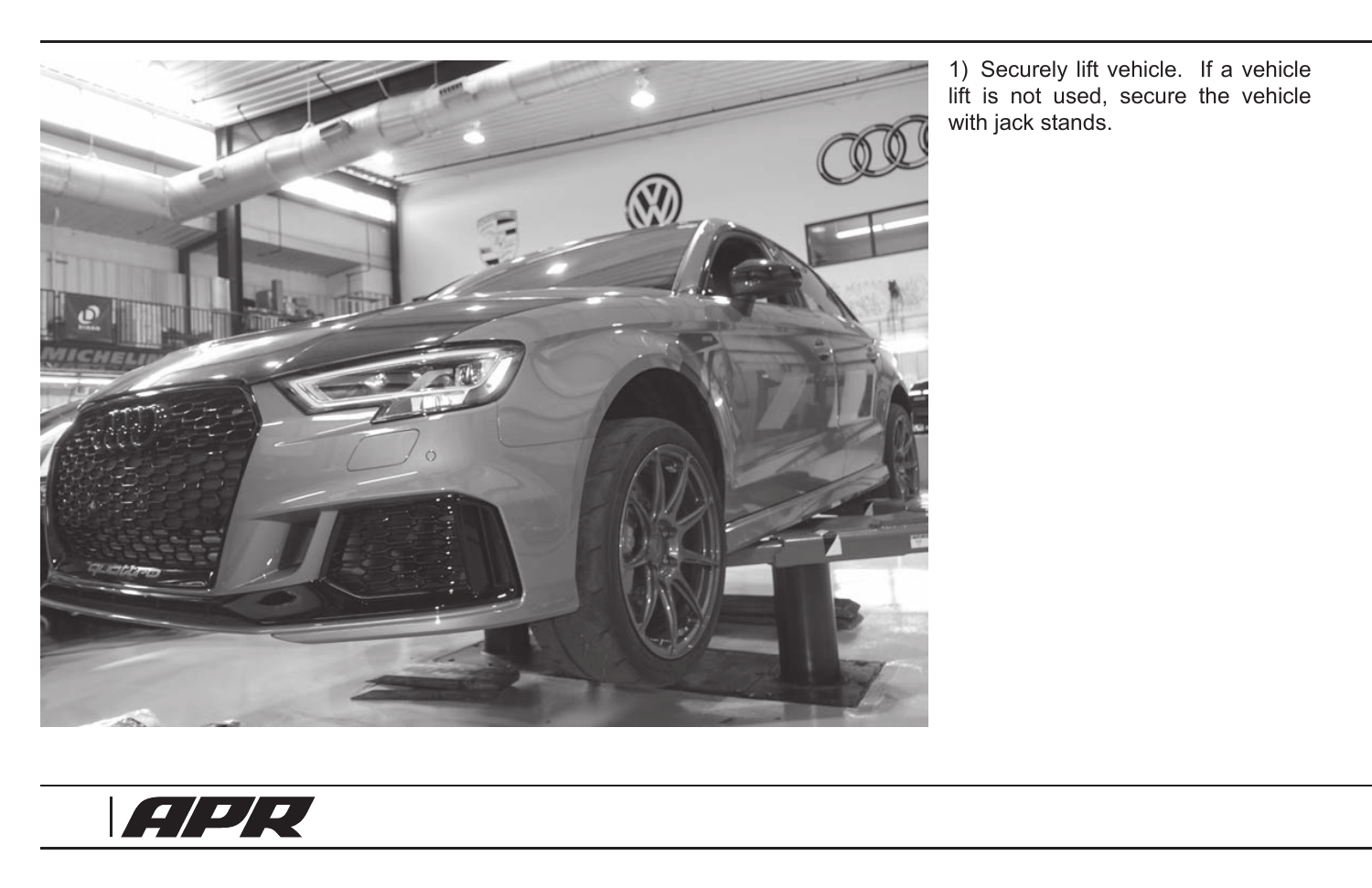2) Underneath the car, remove the one 15mm bolt (if you have an APR subframe insert) on the subframe mount holding the stock dogbone mount in place. If you have a stock subframe insert, the stock bolt is a 21mm.



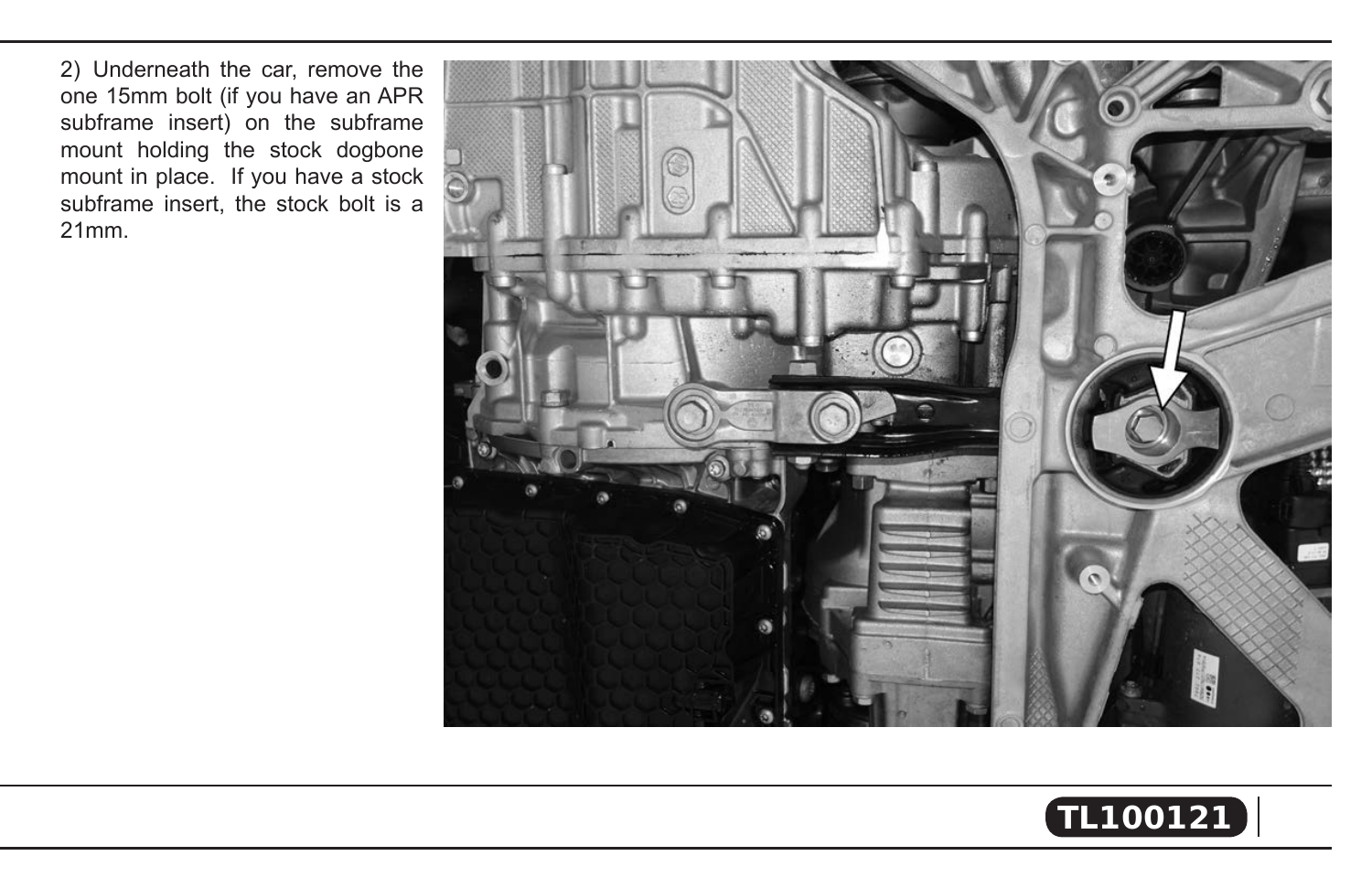

3) Remove the two 18mm bolts holding the dogbone mount to the transmission. Remove the stock dogbone mount and bracket from the car by sliding it forward from the slot in the front of the subframe.

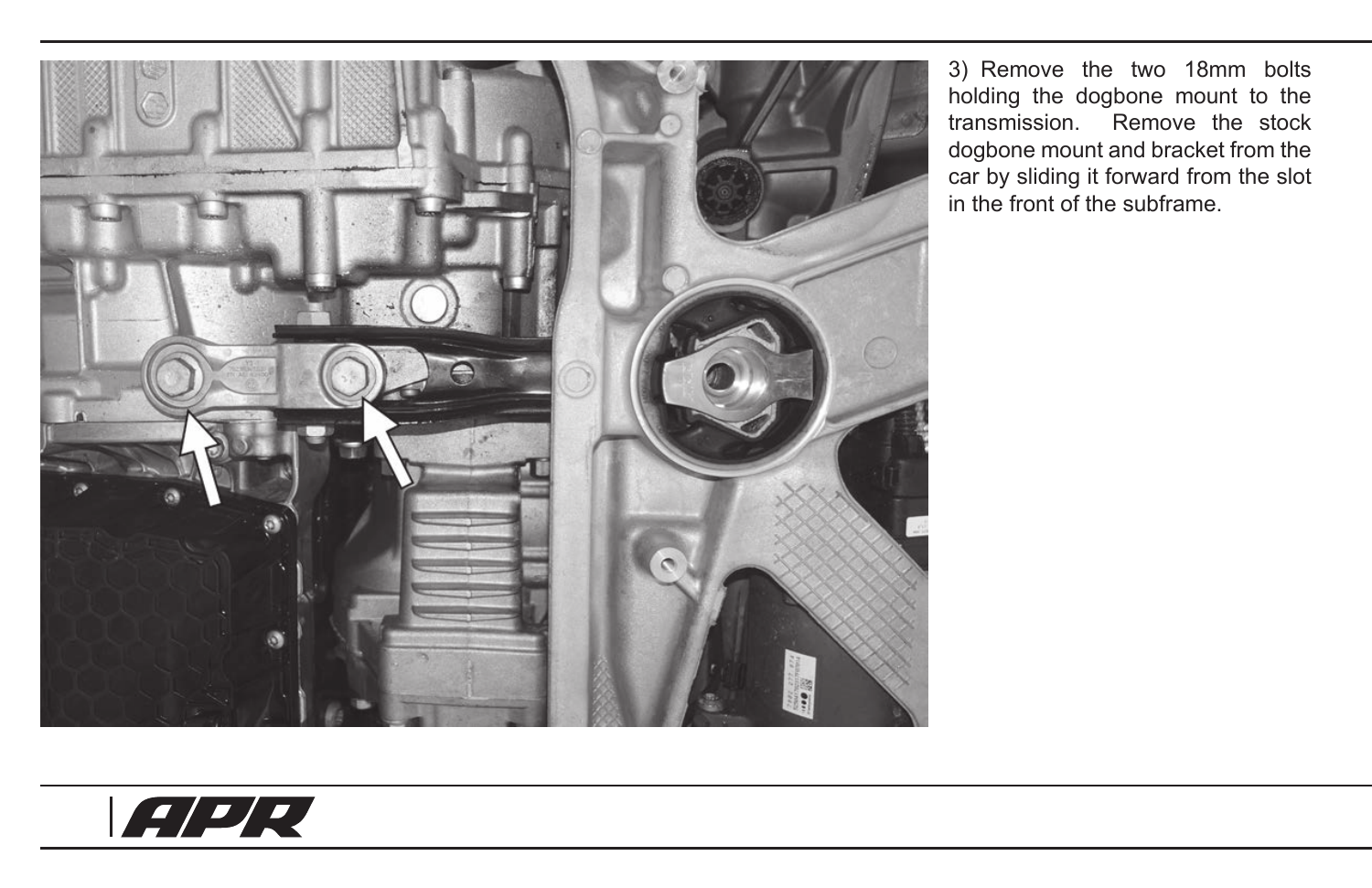4) Install the APR mount into the subframe. Loosely install but do not tighten the two 10mm allen screws into the transmission.



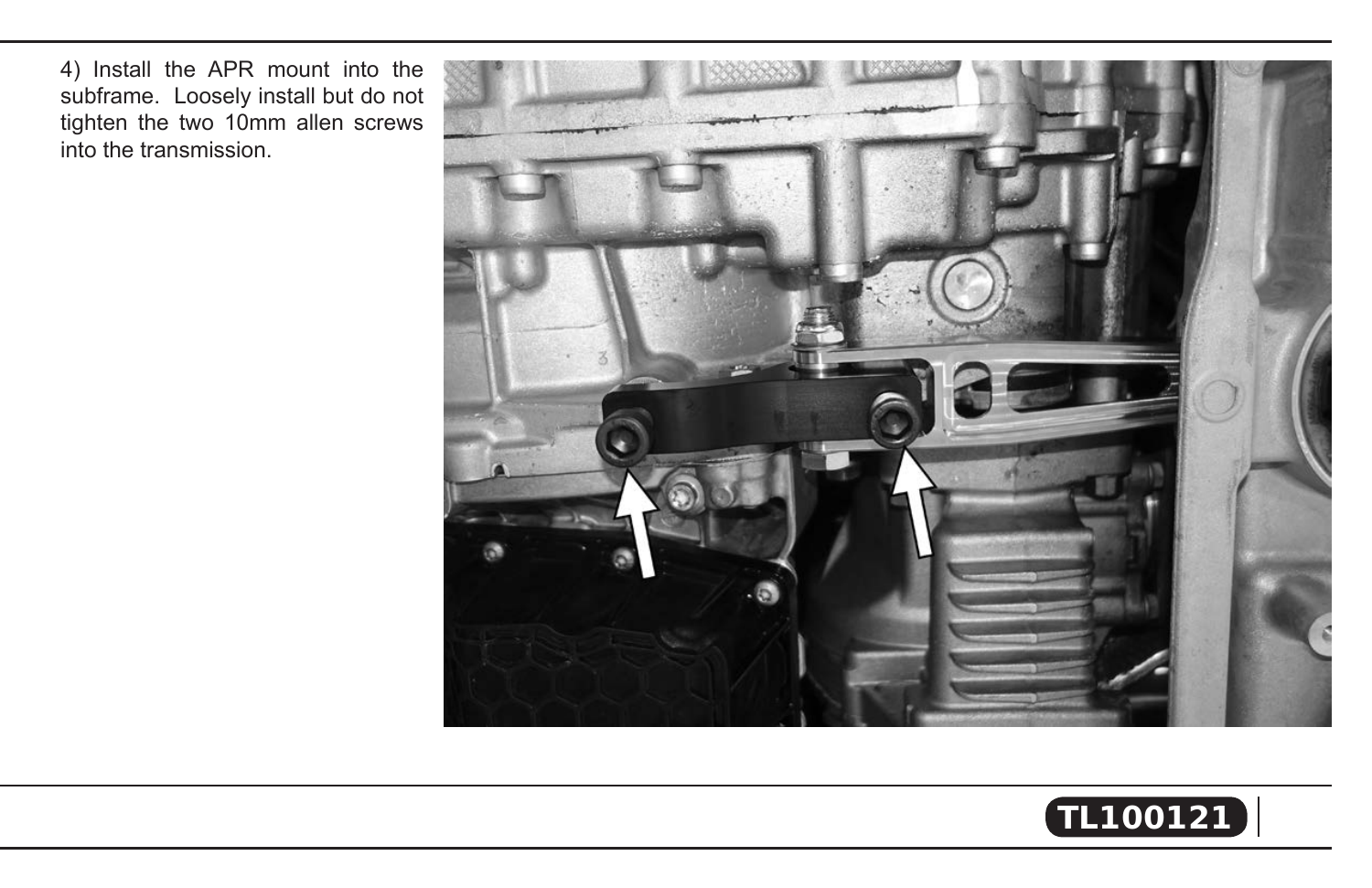

5) Reinstall either the 15mm bolt (if you have the APR subframe insert) or the 21mm stock bolt. It may be necessary to rock the engine/transmission assembly back to get the bolt started. If reusing the stock bolt, it is highly recommmended to replace this bolt. Torque the 15mm APR bolt to 100Nm (74lb-ft). Finally, torque the two 10mm allen bolts to 73Nm (54lb-ft).